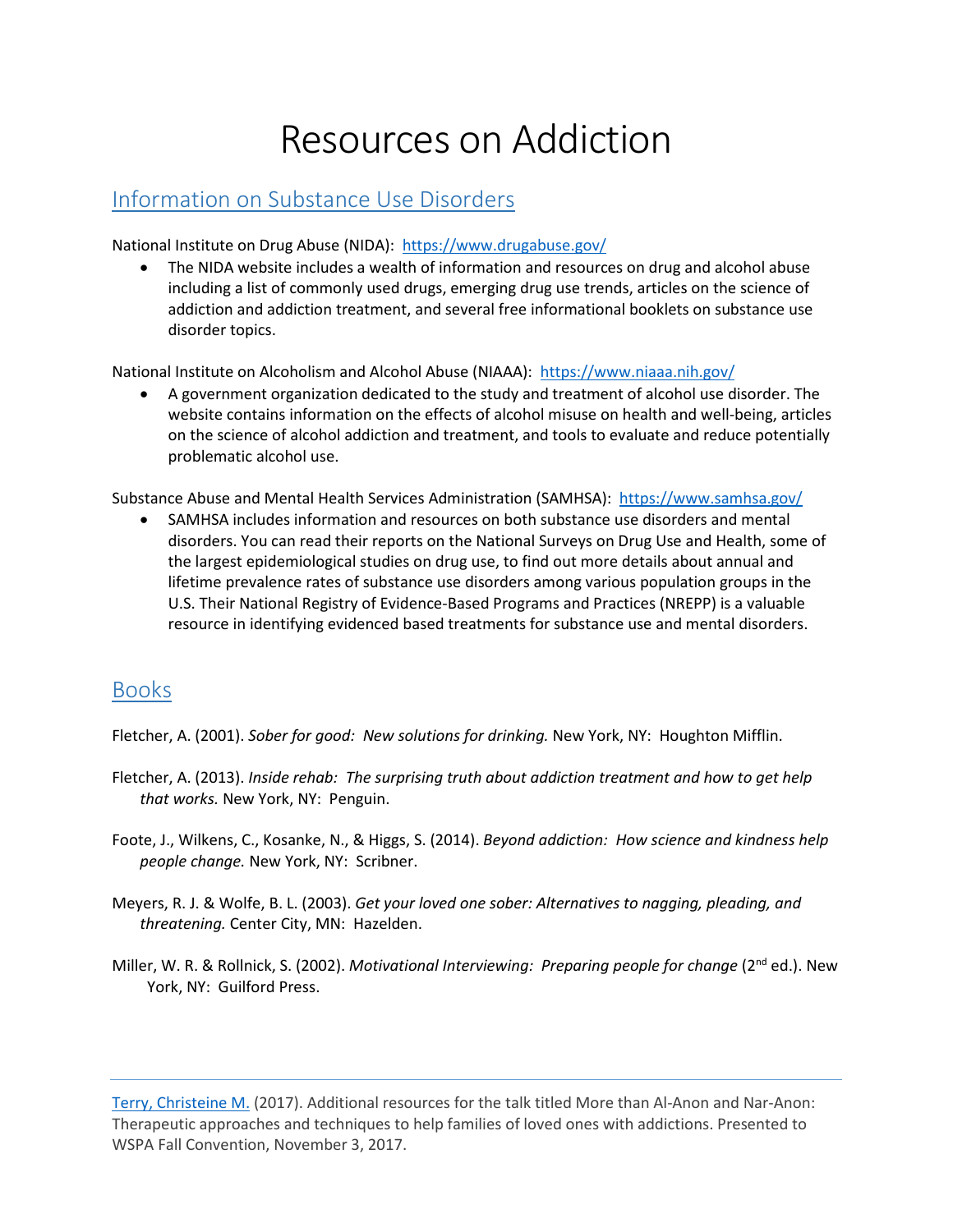Miller, W. R. & Rollnick, S. (2013). *Motivational Interviewing: Helping people change* (3<sup>rd</sup> ed.). New York, NY: Guilford Press.

## Online Assessments

**The Drinker's Checkup** helps people better understand their relationships with alcohol including any risks associated with their alcohol use. It also includes tips on how people can change their drinking if they are interested in doing so: [https://www.drinkerscheckup.com/pre\\_register/Overview1.aspx](https://www.drinkerscheckup.com/pre_register/Overview1.aspx)

**The Alcohol Use Disorders Identification Test** is a quick screening tool to identify problematic drinking and *possible* alcohol use disorder. It is available for free and in multiple languages: <http://auditscreen.org/>

**The University of Washington's Alcohol and Drug Abuse Institute (ADAI)** website contains brief descriptions and locations of assessments for problematic substance use: <http://lib.adai.uw.edu/instruments/>

### Online Resources

#### **Robert J. Meyers and CRAFT**: www.robertjmeyersphd.com/craft.

• The website for Robert Meyers, Ph.D., the creator of CRAFT. The website includes a free video of him explaining CRAFT for the HBO documentary *Addiction*, as well as information and resources about CRAFT.

#### **The Center for Motivation and Change**: [https://motivationandchange.com/.](https://motivationandchange.com/)

• The Center for Motivation and Change is a comprehensive treatment program for Substance Use Disorders located in New York City and the Berkshires Mountains in Massachusetts. The website includes an informative blog about a variety of addiction topics, a free 20-minute course on CRAFT for family members, and a list of resources of CRAFT and other addiction treatments.

#### **Online CRAFT Training through Cadence Online:** <http://www.cadenceonline.com/>

• Cadence online is a website that includes an online CRAFT training for parents of teens who are abusing drugs/alcohol. Their program, "Parent CRAFT," is a video-based program for parents that teaches them skills used in CRAFT. The program was developed in collaboration with Robert Meyers, Ph.D. (the creator of CRAFT).

#### **Stopoverdose.org**: [http://stopoverdose.org](http://stopoverdose.org/)

• The website contains information about Naloxone (Narcan), a drug that can reverse the effects of an opiate overdose. It includes a video tutorial on how to use Naloxone, a FAQ about Naloxone, and a tool where you can find the nearest pharmacy that sells Naloxone.

[Terry, Christeine M.](https://www.psychologytoday.com/us/therapists/christeine-terry-seattle-wa/86924) (2017). Additional resources for the talk titled More than Al-Anon and Nar-Anon: Therapeutic approaches and techniques to help families of loved ones with addictions. Presented to WSPA Fall Convention, November 3, 2017.